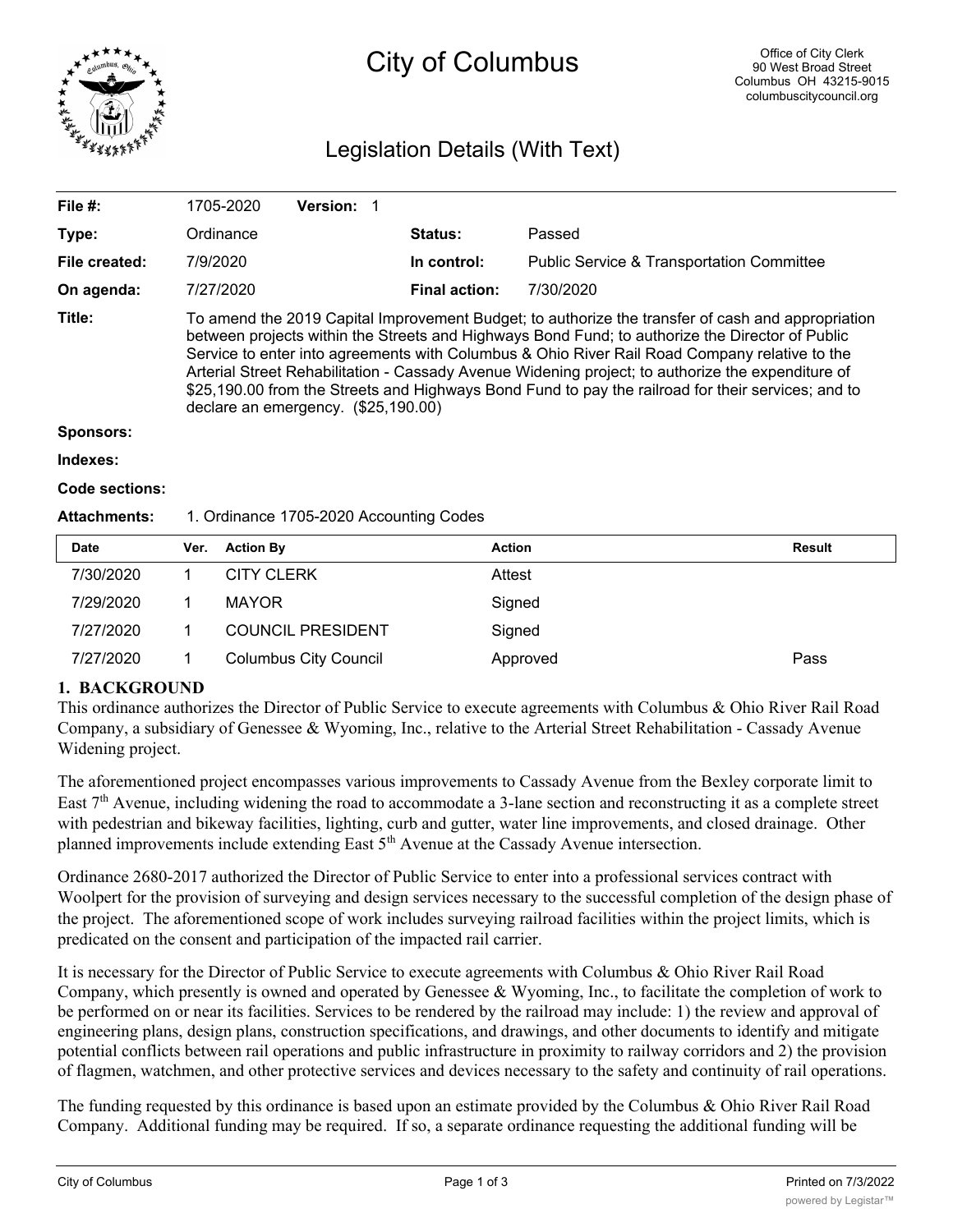submitted for Council's consideration.

# **2. FISCAL IMPACT**

Funding in the amount of \$25,190.00 is available and appropriated within the Streets and Highways Bond Fund. An amendment to the 2019 Capital Improvement Budget is necessary for the purpose of providing sufficient budget authority for the expenditure. A transfer of cash and appropriation within the Streets and Highways Bond Fund, Fund 7704, is required to align cash with the proper project.

# **3. EMERGENCY DESIGNATION**

Emergency action is requested in order to facilitate the timely execution of the requisite agreements so as to maintain the current project completion schedule.

To amend the 2019 Capital Improvement Budget; to authorize the transfer of cash and appropriation between projects within the Streets and Highways Bond Fund; to authorize the Director of Public Service to enter into agreements with Columbus & Ohio River Rail Road Company relative to the Arterial Street Rehabilitation - Cassady Avenue Widening project; to authorize the expenditure of \$25,190.00 from the Streets and Highways Bond Fund to pay the railroad for their services; and to declare an emergency.  $(S25,190.00)$ 

**WHEREAS,** the Department of Public Service is administering the Arterial Street Rehabilitation - Cassady Avenue Widening project, which encompasses various improvements to Cassady Avenue from the Bexley corporate limit to East  $7<sup>th</sup>$  Avenue and the intersection of Cassady Avenue and East  $5<sup>th</sup>$  Avenue; and

**WHEREAS,** Ordinance 2680-2017 authorized the execution of a professional services contract between the Department of Public Service and Woolpert for the provision of surveying and design services necessary to the successful completion of that project; and

**WHEREAS,** the performance of the aforementioned scope of work will require the consent and cooperation of the Columbus & Ohio River Rail Road Company, which operates within the project limits; and

**WHEREAS,** this ordinance authorizes the Director of Public Service to execute agreements with Columbus & Ohio River Rail Road Company, a subsidiary of Genessee & Wyoming, Inc., relative to that effort; and

**WHEREAS,** it is necessary to authorize an amendment to the 2019 Capital Improvements Budget for the purpose of providing sufficient budget authority for the aforementioned project expenditure; and

**WHEREAS,** a transfer of cash and appropriation between projects within the Streets and Highways Bond Fund is required to align cash with the proper project; and

**WHEREAS,** it is necessary to expend funds to pay the Columbus & Ohio River Rail Road Company for work performed in relation to this project; and

**WHEREAS,** an emergency exists in the usual daily operation of the Department of Public Service in that it is immediately necessary to authorize the Director to execute the aforementioned agreements so as to maintain the current project completion schedule, thereby preserving the public health, peace, property, safety, and welfare; **now therefore,**

# **BE IT ORDAINED BY THE COUNCIL OF THE CITY OF COLUMBUS:**

**SECTION 1.** That the 2019 Capital Improvement Budget authorized by Ordinance 1326-2019 be and is hereby amended to provide sufficient budget authority for the expenditure as follows:

### **Fund / Project / Project Name / Current / Change / Amended**

7704 / P440005-100000 / UIRF - Urban Infrastructure Recovery Fund (Voted Carryover) / \$90,794.00 / (\$25,190.00) / \$65,604.00